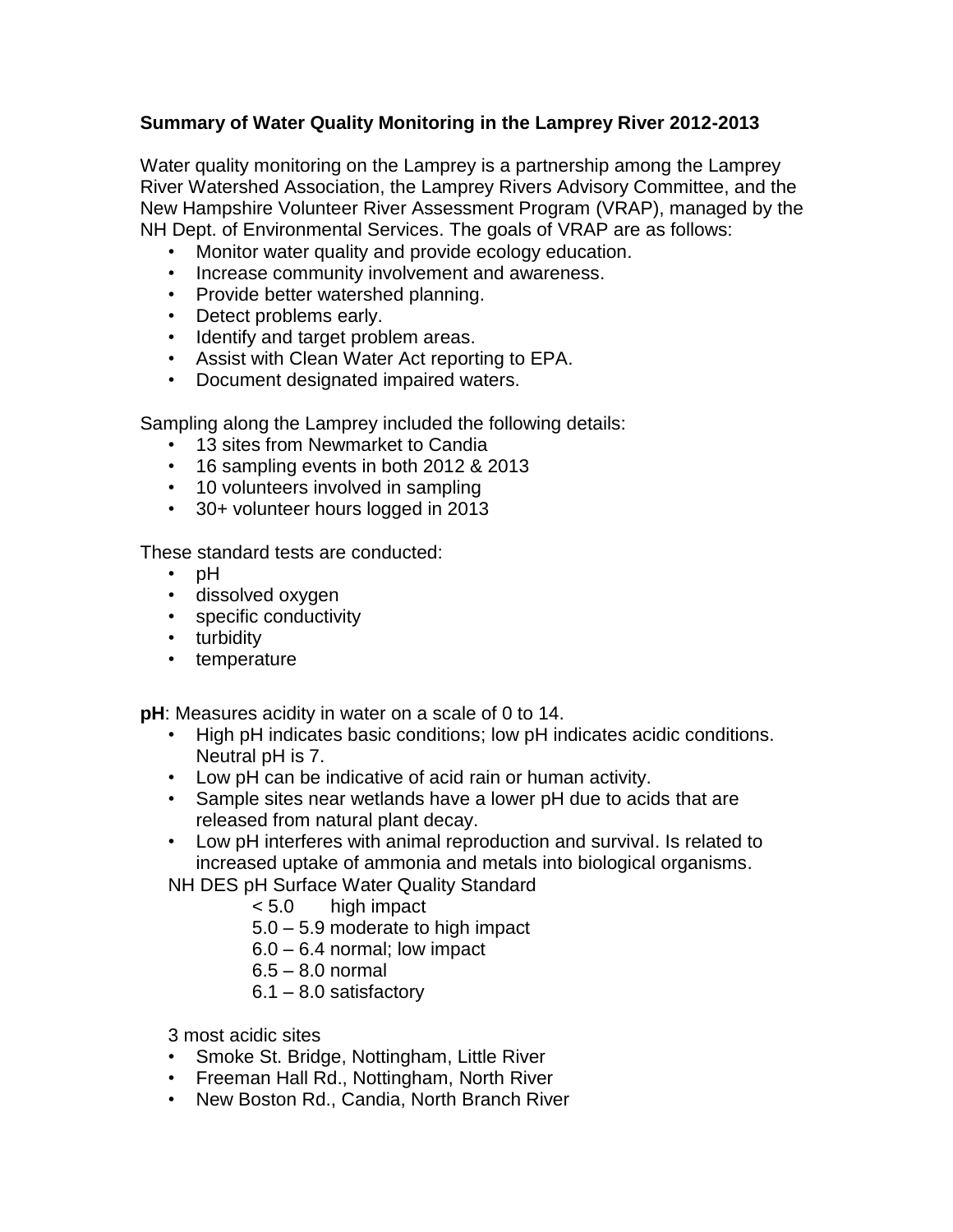**Dissolved Oxygen**: Amount of oxygen gas in the water, measured in mg/L.

- Oxygen gas enters water from the atmosphere, aided by wave action and rocky or steep stream beds.
- Aquatic plants and algae also produce oxygen gas during the day.
- Bacteria consume oxygen gas when they decompose organic matter into smaller particles.
- The presence of dissolved oxygen is vital to aquatic animals.
- Warm water has less dissolved oxygen than cold water if all other conditions are the same.
- DES unacceptable limit **< 5.0 mg/L.**

worst location: New Boston Rd., Candia, North Branch River, average 5.52 mg/L

best locations:

- Freeman Hall Rd. Nottingham, North River, average 8.3 mg/L
- Epping Waste Water Treatment Facility, Lamprey River, average 8.1 mg/L
- Mill St. Epping, Lamprey River, average 7.9 mg/L

**Specific Conductance:** Measures water's ability to carry an electrical charge and charged particles in the water. Tightly correlated to salt concentration.

High levels can indicate pollution in stormwater run-off from the following:

- road salt
- septic systems
- waste water treatment facilities (WWTF)
- agriculture
- urban development
- chloride
- naturally occurring ions from bedrock or ground water

NH DES Acceptable Limit is 835 µS/cm

- The typical range for Lamprey River and its tributaries is 80-215 µS/cm.
- Average is 122.4 µS/cm.
- Epping WWTF is consistently high, average 177 µS/cm up to 849 µS/cm.

**Turbidity**: Measures the amount of suspended particles in the water.

High turbidity usually comes from eroded soil or microalgae,

High turbidity has the following negative impacts:

• increased temperature